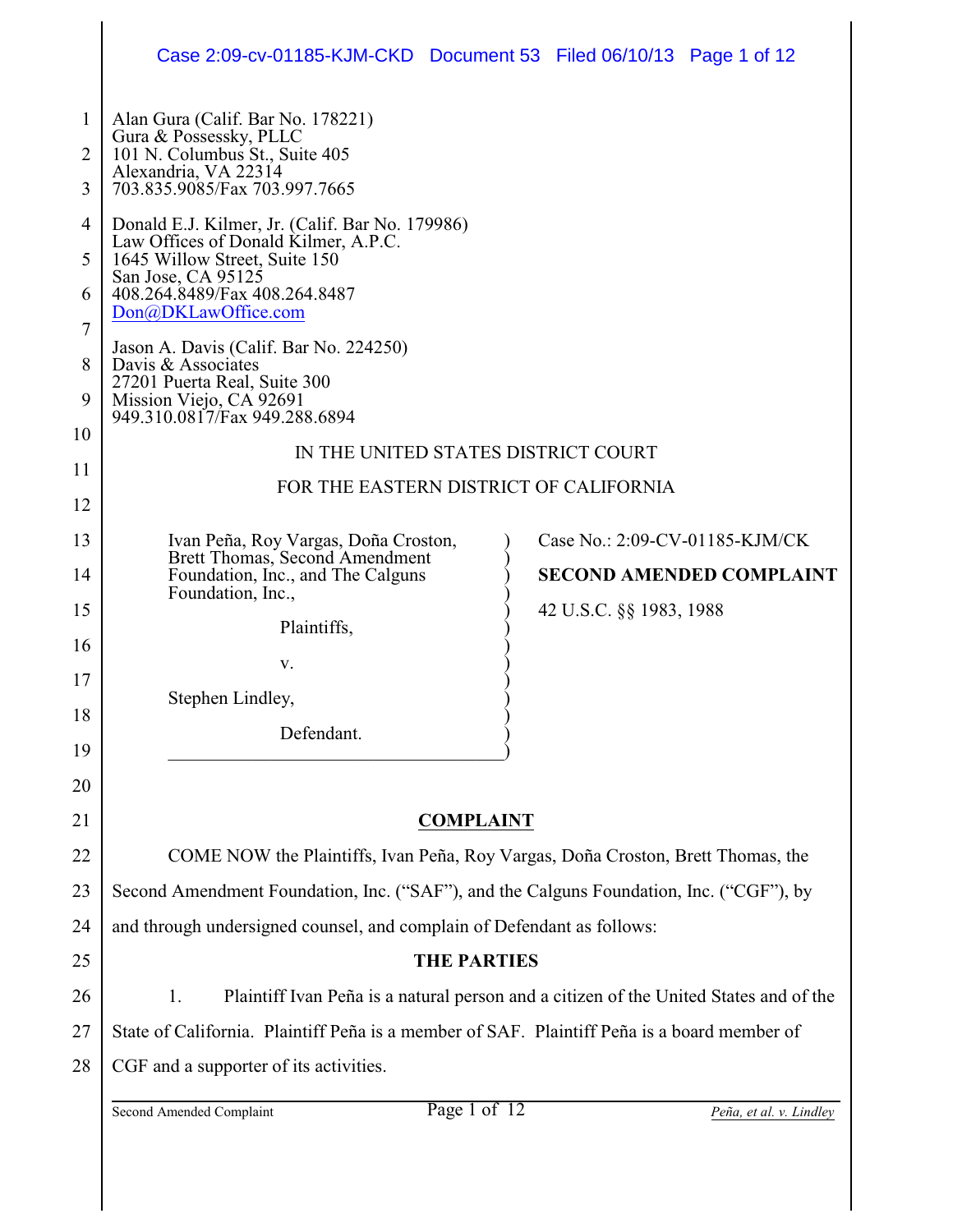#### Case 2:09-cv-01185-KJM-CKD Document 53 Filed 06/10/13 Page 2 of 12

1 2 3 2. Plaintiff Roy Vargas is a natural person and a citizen of the United States and of the State of California. Plaintiff Vargas is a member of SAF and a supporter of and participant in CGF activities.

4 3. Plaintiff Doña Croston is a natural person and a citizen of the United States and of the State of California. Planitiff Croston is a member of SAF and a supporter of and participant in CGF activities.

7 8 9 4. Plaintiff Brett Thomas is a natural person and a citizen of the United States and of the State of California. Plaintiff Thomas is a member of SAF. Plaintiff Thomas is a board member of CGF and a supporter of its activities.

10 11 12 13 14 15 5. Plaintiff Second Amendment Foundation, Inc. is a non-profit membership organization incorporated under the laws of Washington with its principal place of business in Bellevue, Washington. SAF has over 650,000 members and supporters nationwide, including California. The purposes of SAF include education, research, publishing and legal action focusing on the Constitutional right to privately own and possess firearms, and the consequences of gun control. SAF brings this action on behalf of itself and its members.

16 6. Plaintiff The Calguns Foundation, Inc. is a non-profit organization incorporated under the laws of California with its principal place of business in San Carlos, California. The purposes of CGF include supporting the California firearms community by promoting education for all stakeholders about California and federal firearm laws, rights and privileges, and defending and protecting the civil rights of California gun owners. CGF represents these members and supporters, which include California firearm retailers and consumers. CGF brings this action on behalf of itself and its supporters, who possess all the indicia of membership.

23 24 25 26 27 7. Defendant Stephen Lindley is the Chief of the California Department of Justice Bureau of Firearms, and as such is responsible for formulating, executing and administering the State of California's laws, customs, practices, and policies at issue in this lawsuit; and is in fact presently enforcing the challenged laws, customs and practices against plaintiffs. Defendant Lindley is sued in his official capacity.

28

17

18

19

20

21

22

5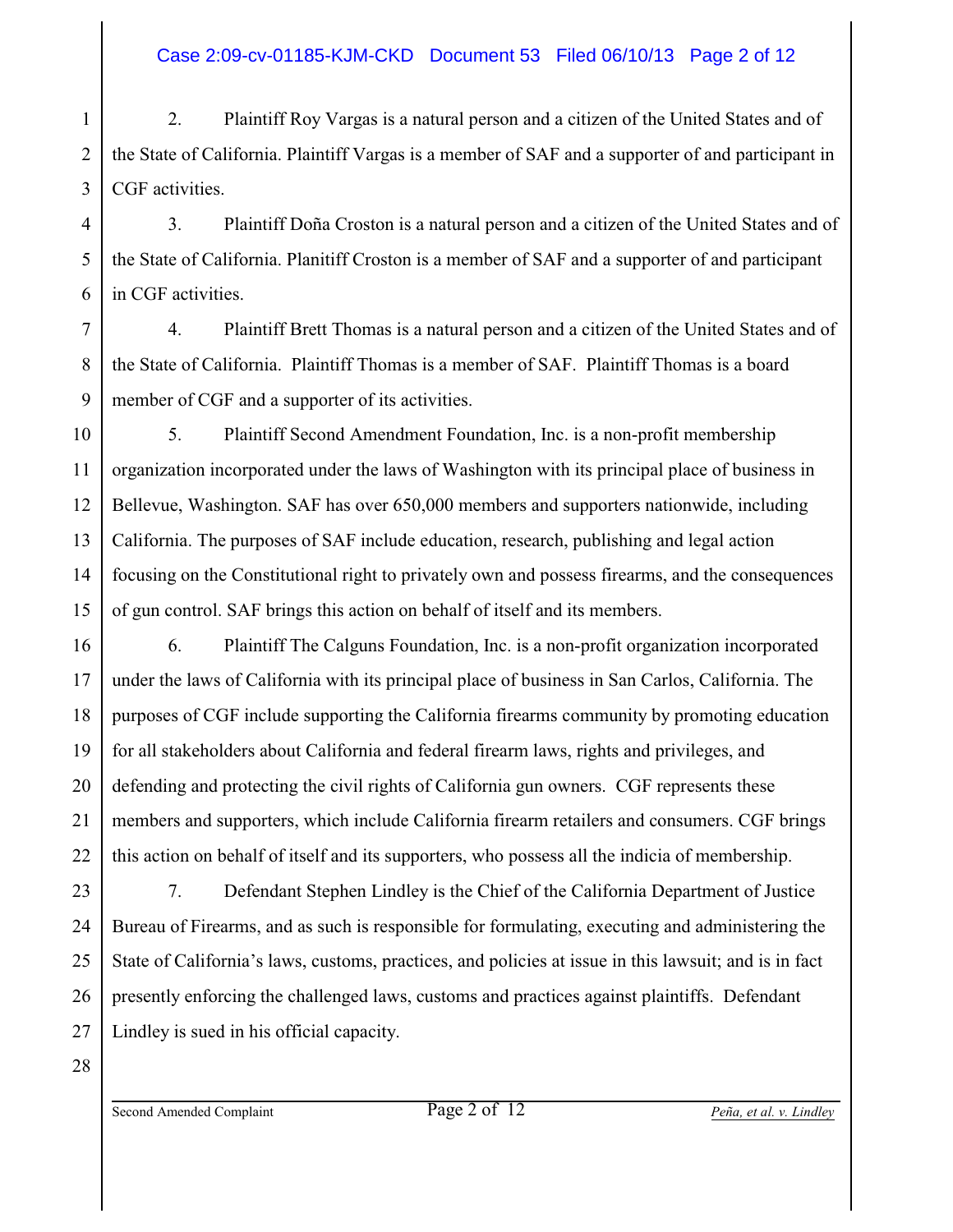#### **JURISDICTION AND VENUE**

8. This Court has subject matter jurisdiction over this action pursuant to 28 U.S.C. §§ 1331, 1343, 2201, 2202 and 42 U.S.C. § 1983.

9. Venue lies in this Court pursuant to 28 U.S.C. § 1391.

## **STATEMENT OF FACTS**

10. The Second Amendment to the United States Constitution provides: "A well regulated Militia being necessary to the security of a free State, the right of the people to keep and bear Arms shall not be infringed."

11. At a minimum, the Second Amendment guarantees individuals a fundamental right to possess handguns in the home. The handguns whose possession is protected by the Second Amendment are those of the kind that are or would be in common use by law-abiding people for lawful purposes.

# *California's "Handgun Roster" Scheme*

12. The California Department of Justice compiles, publishes, and maintains "a roster listing all of the pistols, revolvers, and other firearms capable of being concealed upon the person that have been tested by a certified testing laboratory, have been determined not to be unsafe handguns, and may be sold in this state pursuant to this part." Cal. Penal Code § 32015.

13. "Commencing January 1, 2001, any person in this state who manufactures or causes to be manufactured, imports into the state for sale, keeps for sale, offers or exposes for sale, gives, or lends any unsafe handgun shall be punished by imprisonment in a county jail not exceeding one year." Cal. Penal Code § 32000(a).

14. California Penal Code § 31910 bars as an "unsafe handgun" any handgun that fails to meet firing and drop safety requirements.

27 28 15. A revolver is barred from the approved handgun roster if "[i]t does not have a safety device that, either automatically in the case of a double-action firing mechanism, or by manual operation in the case of a single-action firing mechanism, causes the hammer to retract to a point where the firing pin does not rest upon the primer of the cartridge." Cal. Penal Code §  $31910(a)(1)$ .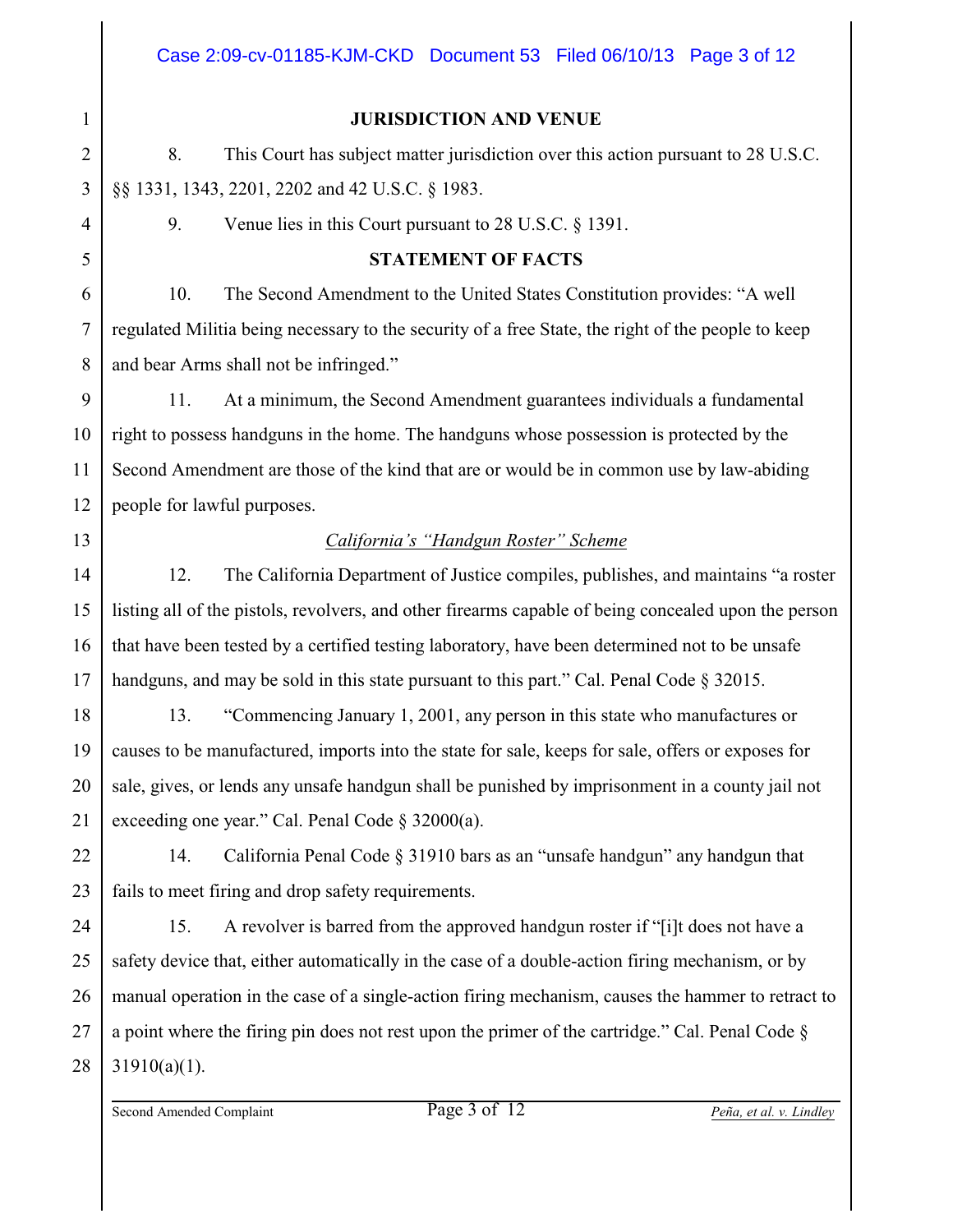#### Case 2:09-cv-01185-KJM-CKD Document 53 Filed 06/10/13 Page 4 of 12

1 2 3 4 16. A semi-automatic handgun is barred from the approved handgun roster if "[i]t does not have a positive manually operated safety device, as determined by standards relating to imported guns promulgated by the federal Bureau of Alcohol, Tobacco, Firearms and Explosives." Cal. Penal Code § 31910(b)(1).

5 6 17. A center fire semi-automatic handgun not on the approved roster prior to 2007 is barred from the approved handgun roster " it does not have both a chamber load indicator and if it has a detachable magazine, a magazine disconnect mechanism." Cal. Penal Code § 31910(b)(5).

9 18. A rimfire semi-automatic handgun not on the approved roster prior to 2006 is barred from the approved handgun roster if it accepts detachable magazines but "does not have a magazine disconnect mechanism." Cal. Penal Code § 31910(b)(6).

12 13 14 15 16 17 18 19 20 21 22 19. All semi-automatic handguns not on the approved roster prior to 2010 are barred from the approved handgun roster unless they employ so-called "microstamping technology," in that they are " designed and equipped with a microscopic array of characters that identify the make, model, and serial number of the pistol, etched or otherwise imprinted in two or more places on the interior surface or internal working parts of the pistol, and that are transferred by imprinting on each cartridge case when the firearm is fired, provided that the Department of Justice certifies that the technology used to create the imprint is available to more than one manufacturer unencumbered by any patent restrictions." Cal. Penal Code  $\S 31910(b)(7)(A)$ . "The Attorney General may also approve a method of equal or greater reliability and effectiveness in identifying the specific serial number of a firearm from spent cartridge casings discharged by that firearm than that which is set forth in this paragraph  $\ldots$ " Cal. Penal Code § 31910(b)(7)(B).

23 24 25 26 27 20. The microstamping requirement of Cal. Penal Code § 31910(b)(7) became effective on May 17, 2013. On that date, the California Department of Justice issued Information Bulletin No.: 2013-BOF-03, wherein Defendant Lindley announced that the Department had determined that the technology described in Penal Code § 31910(b)(7) is now available to more than one manufacturer unencumbered by any patent restrictions.

28

7

8

10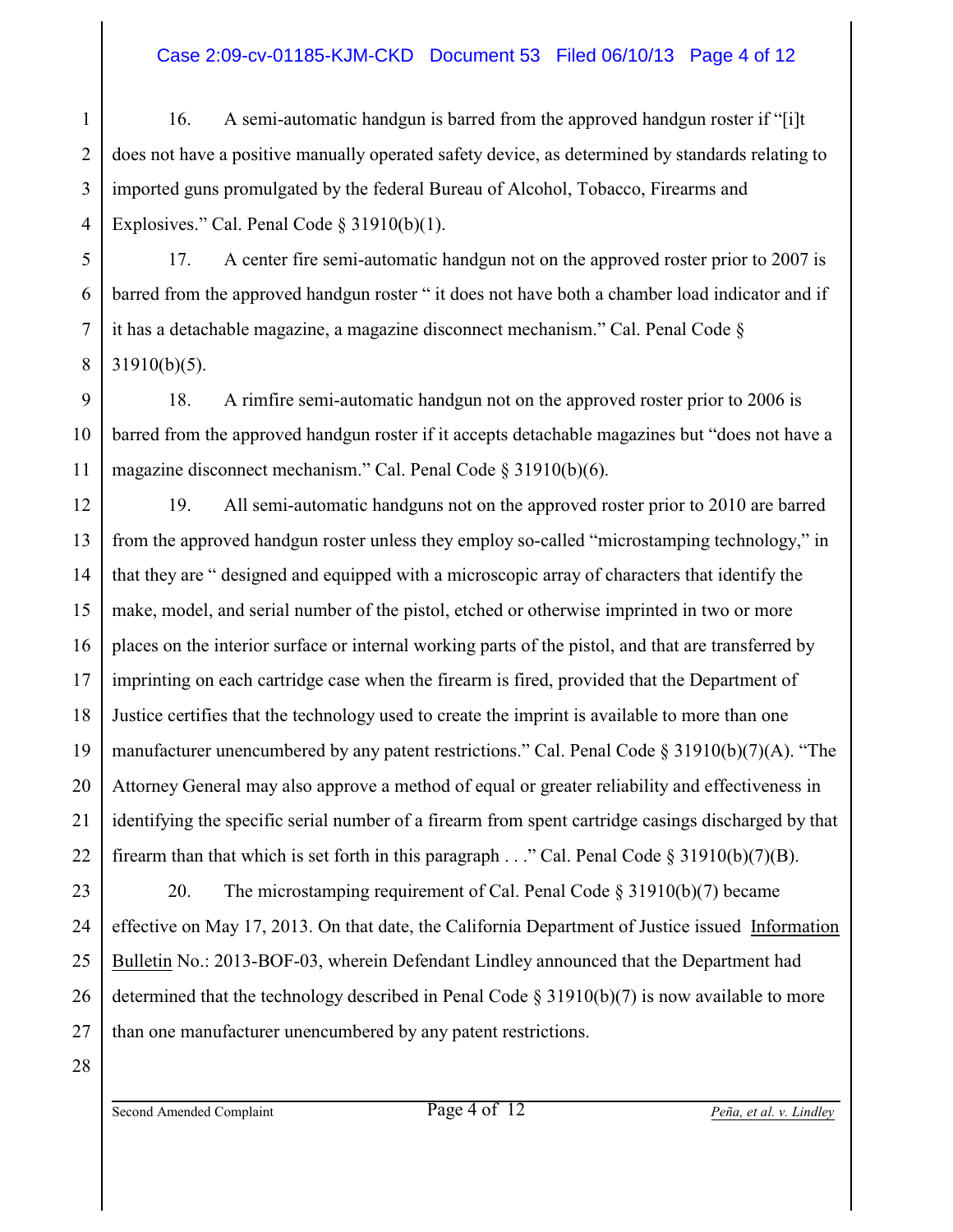#### Case 2:09-cv-01185-KJM-CKD Document 53 Filed 06/10/13 Page 5 of 12

1 2 3 4 5 6 7 21. The California Department of Justice often rejects chamber load indicators which, in its view, do not sufficiently meet the requirement calling for "a device that plainly indicates that a cartridge is in the firing chamber. A device satisfies this definition if it is readily visible, has incorporated or adjacent explanatory text or graphics, or both, and is designed and intended to indicate to a reasonably foreseeable adult user of the pistol, without requiring the user to refer to a user's manual or any other resource other than the pistol itself, whether a cartridge is in the firing chamber." Cal. Penal Code § 16380.

8 9 10 11 12 13 14 15 22. Listings on the California "safe handgun" roster are valid for one year. 11 Calif. Code of Regulations § 4070(a), (b). "A handgun model listing on the Roster of Certified Handguns must be renewed prior to expiration in order to remain valid." 11 Calif. Code of Regulations § 4071. Renewal is accomplished by returning the renewal notice and a fee. 11 Calif. Code of Regulations § 4071(b), (c). "If the manufacturer/importer or other responsible person fails to comply with these renewal requirements, the handgun model listing shall expire by operation of law at midnight on the date of expiration of the listing and the model will be removed from the Roster." 11 Calif. Code of Regulations § 4071(d).

16 18 23. The California Department of Justice charges firearms manufacturers, importers, and dealers annual fees, ostensibly to operate the handgun roster program. California Penal Code § 32015(a). "Any pistol, revolver, or other firearm capable of being concealed upon the person that is manufactured by a manufacturer who manufactures or causes to be manufactured, imports into the state for sale, keeps for sale, or offers or exposes for sale any pistol, revolver, or other firearm capable of being concealed upon the person in this state, and who fails to pay any fee required pursuant to paragraph (1), may be excluded from the roster." Penal Code  $\S 32015(b)(2)$ .

24. The initial and renewal annual listing fees for inclusion on the "safe handgun" roster are \$200. 11 Calif. Code of Regulations § 4072(b).

25. "Other than the DOJ, only the manufacturer/importer of a handgun model is authorized to submit that handgun model to a DOJ-Certified Laboratory for testing." 11 Calif. Code of Regulations § 4059(c).

28

17

19

20

21

22

23

24

25

26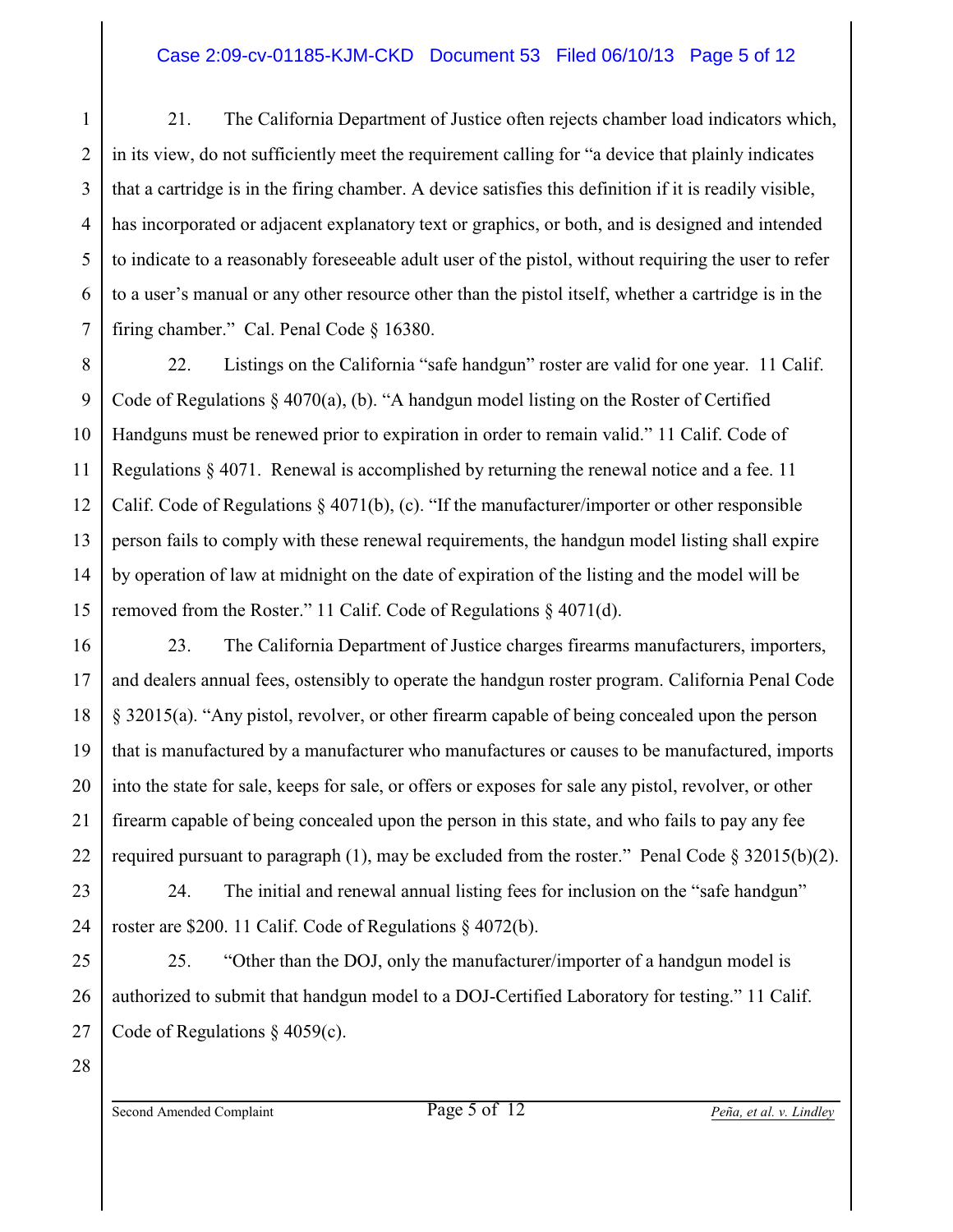#### Case 2:09-cv-01185-KJM-CKD Document 53 Filed 06/10/13 Page 6 of 12

1 2 3 4 5 6 7 26. A handgun can remain on the roster if its manufacturer/importer goes out of business or discontinues the model, provided that the model is not being offered for sale to licensed dealers, and "a fully licensed wholesaler, distributor, or dealer submits a written request to continue the listing and agrees to pay the annual maintenance fee." 11 Calif. Code of Regulations § 4070(d). So long as a handgun is sold to dealers outside of California, the handgun's manufacturer can cause the sale of that handgun to be forbidden inside California by failing to submit the gun for testing in that state or refusing to pay the annual \$200 fee.

8 9 10 11 27. "A manufacturer/importer or other responsible party may submit a written request to list a handgun model that was voluntarily discontinued or was removed for lack of payment of the annual maintenance fee." 11 Calif. Code of Regulations  $\S$  4070(e). The request may be approved, and the handgun restored to the "safe gun" roster, provided the fee is paid.

28. Otherwise safe handguns, that have passed California's "safety" tests, do not become "unsafe" merely because an annual fee is not paid by their manufacturer.

12

13

14

15

16

17

18

19

*Narrow and Counter-Productive Nature of the "Handgun Roster" Scheme*

29. Handguns lacking "safety" devices are handguns of the kind in common use throughout the United States for lawful purposes, including self-defense.

30. Semi-automatic handguns lacking chamber load indicators and/or magazine disconnect mechanisms and/or micro-stamping technology are handguns of the kind in common use throughout the United States for lawful purposes, including self-defense.

20 21 31. Like all mechanical devices, a handgun safety mechanism may fail or be misused by the user of a handgun.

22 23 32. A chamber load indicator is a mechanical device that may fail or be misinterpreted by the user of a handgun.

33. A magazine disconnect mechanism is a mechanical device that may fail.

34. Micro-stamping technology is not a safety device and has no rational relationship to the safety of the owner/buyer/consumer of semi-automatic pistols.

27 28

24

25

26

Second Amended Complaint Page 6 of 12 *Peña, et al. v. Lindley*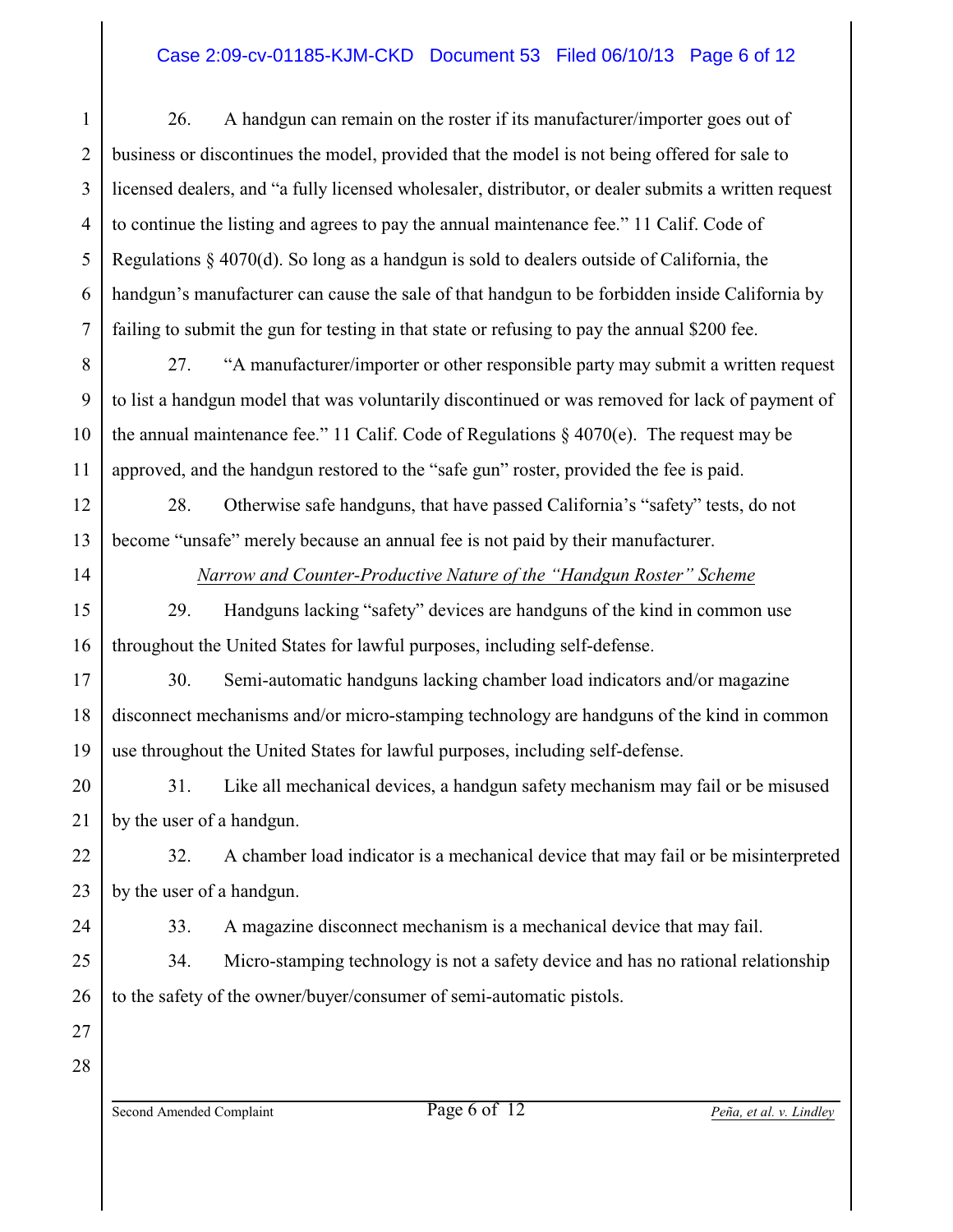#### Case 2:09-cv-01185-KJM-CKD Document 53 Filed 06/10/13 Page 7 of 12

1 2 3 35. On information and belief, as of this writing, there are no commercially available semiautomatic handguns manufactured in the United States utilizing the microstamping technology required by Cal. Penal Code §31910(b)(7).

4 5 6 7 8 9 10 11 36. California law requires that prospective handgun purchasers successfully complete at least two tests demonstrating their knowledge of gun safety: a written test pertaining to handgun safety and a operational safety test for each handgun purchased. Within the knowledge required for successful completion of the tests is the fundamental rule of gun safety holding that all guns should be treated at all times as though they are loaded, to prevent reliance on potentially faulty or misinterpreted mechanical devices and to promote safe gun handling habits. Reliance on safety mechanisms, chamber load indicators, or magazine disconnect devices is not an appropriate substitute for safe gun handling practices.

#### *Exemptions from the "Handgun Roster" Scheme*

37. California Penal Code § 32000(b)(3) exempts"curios and relics" as defined by 27 C.F.R. § 478.11 from the prohibition of California Penal Code § 32000(a).

15 16 17 18 19 20 21 22 38. California Penal Code § 32000(b)(4) provides an additional exemption for "[t]he sale or purchase of any pistol, revolver or other firearm capable of being concealed upon the person, if the pistol, revolver, or other firearm is sold to, or purchased by, the Department of Justice, any police department, any sheriff's official, any marshal's office, the Youth and Adult Correctional Agency, the California Highway Patrol, any district attorney's office, or the military or naval forces of this state or of the United States for use in the discharge of their official duties. Nor shall anything in this section prohibit the sale to, or purchase by, sworn members of these agencies of any pistol, revolver, or other firearm capable of being concealed upon the person."

23 39. It is not illegal in California to import a handgun not on the state's approved handgun roster when moving into the state without the intention of selling it, nor is it illegal in California to possess or use an unrostered handgun that is otherwise lawful to possess or use.

26 27 28 40. California Penal Code § 32100 *et seq.,* provides various exemptions from the approved handgun roster requirements, including private party transfers, intra-familial transfers including gifts and bequests, various loans, handguns used in Olympic sports, single-action

Second Amended Complaint Page 7 of 12 *Peña, et al. v. Lindley*

12

13

14

24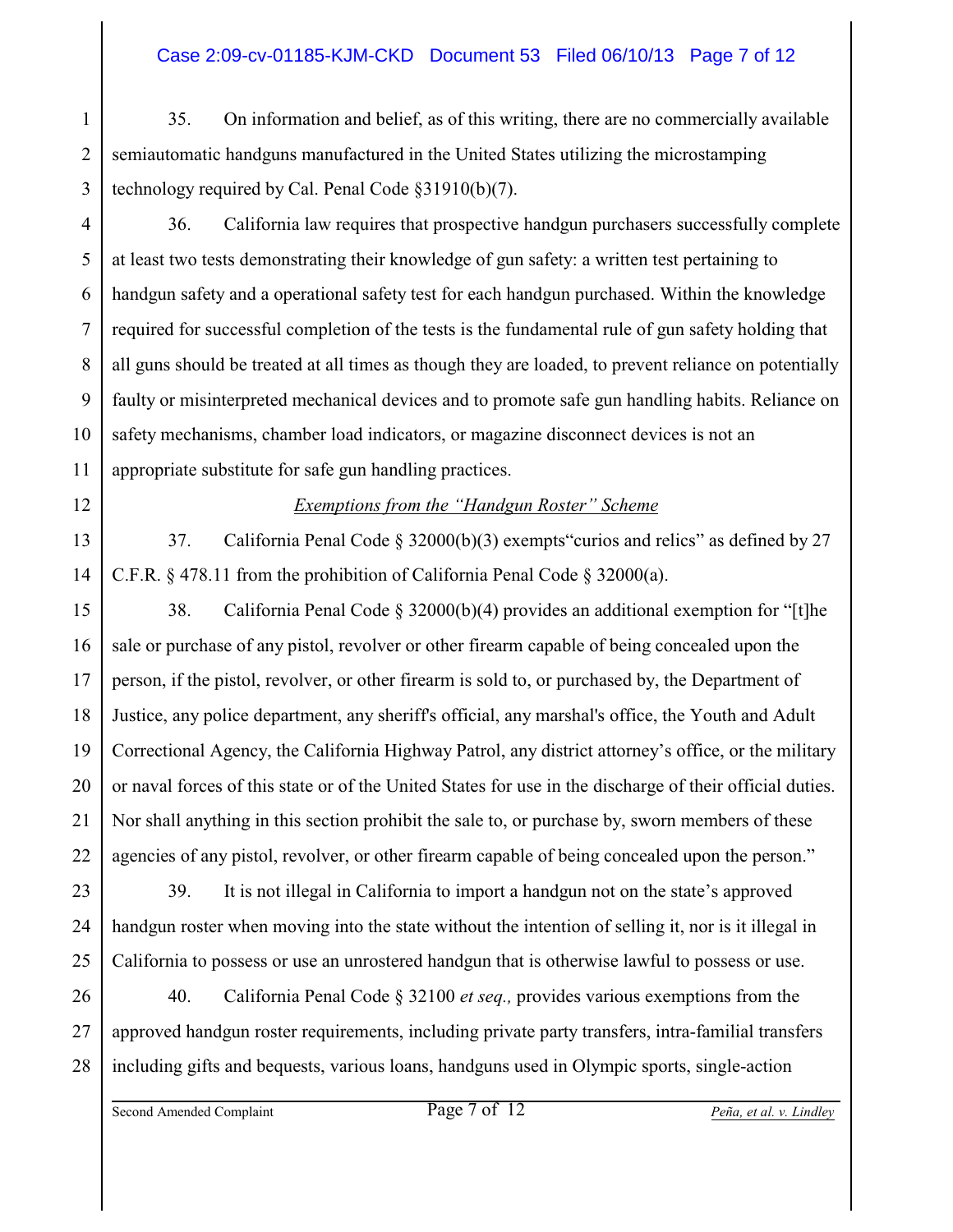#### Case 2:09-cv-01185-KJM-CKD Document 53 Filed 06/10/13 Page 8 of 12

revolvers manufactured prior to 1900 that qualify as curios or relics, single-action revolvers longer than 7 ½ inches with a minimum 5-cartridge capacity, and single-shot pistols with a minimum barrel length of 6 inches and minimum overall length of 10  $\frac{1}{2}$  inches.

# 4 5 6

7

8

9

10

1

2

3

*California's Enforcement of the "Handgun Roster" Scheme Against Plaintiffs*:  *Barring Sale of a Handgun Previously Listed on the Roster*

41. Plaintiff Ivan Peña has sought to purchase a Para USA (Para Ordnance) P1345SR / Stainless Steel .45 ACP 4.25", and has identified a willing seller who stands ready to deliver said handgun to Plaintiff, but Plaintiff cannot purchase and take possession of that handgun as that handgun is not, cannot, and will not be placed on the California Safe Handgun Roster by Defendant.

11 12 42. Mr. Peña's Para USA P1345SR was listed on California's Handgun Roster until December 31, 2005, when it was discontinued and its listing not renewed.

13

14

15

16

17

19

20

21

### *Barring Sale of a Handgun Designed for Left-Handed Use*

43. Plaintiff Roy Vargas has sought to purchase a Glock 21 SF with an ambidextrous magazine release, and has identified a willing seller who stands ready to deliver said handgun to Plaintiff, but Plaintiff cannot purchase and take possession of that handgun as that handgun is not, cannot, and will not be placed on the California Safe Handgun Roster by Defendant.

18

44. Plaintiff Vargas was born without an arm below the right elbow.

45. The Glock 21 SF-STD is listed on the California Handgun Roster.

46. The Glock-21 SF with ambidextrous magazine release is better suitable for lefthanded shooters such as Mr. Vargas, than the approved version of the Glock 21SF-STD.

22 23 47. Glock's efforts to add the SF21 with ambidextrous magazine release to the California Roster have failed.

24 25 26 27 28 48. However, Defendant permits Glock customers to have their SF21-STD handguns fitted with an ambidextrous release at the Glock factory. In other words, California permits the sale of a Glock 21SF-STD, and the alteration of that handgun by Glock to add an ambidextrous magazine release, but will not allow consumers to purchase new Glock 21SF's with an ambidextrous magazine release.

Second Amended Complaint Page 8 of 12 *Peña, et al. v. Lindley*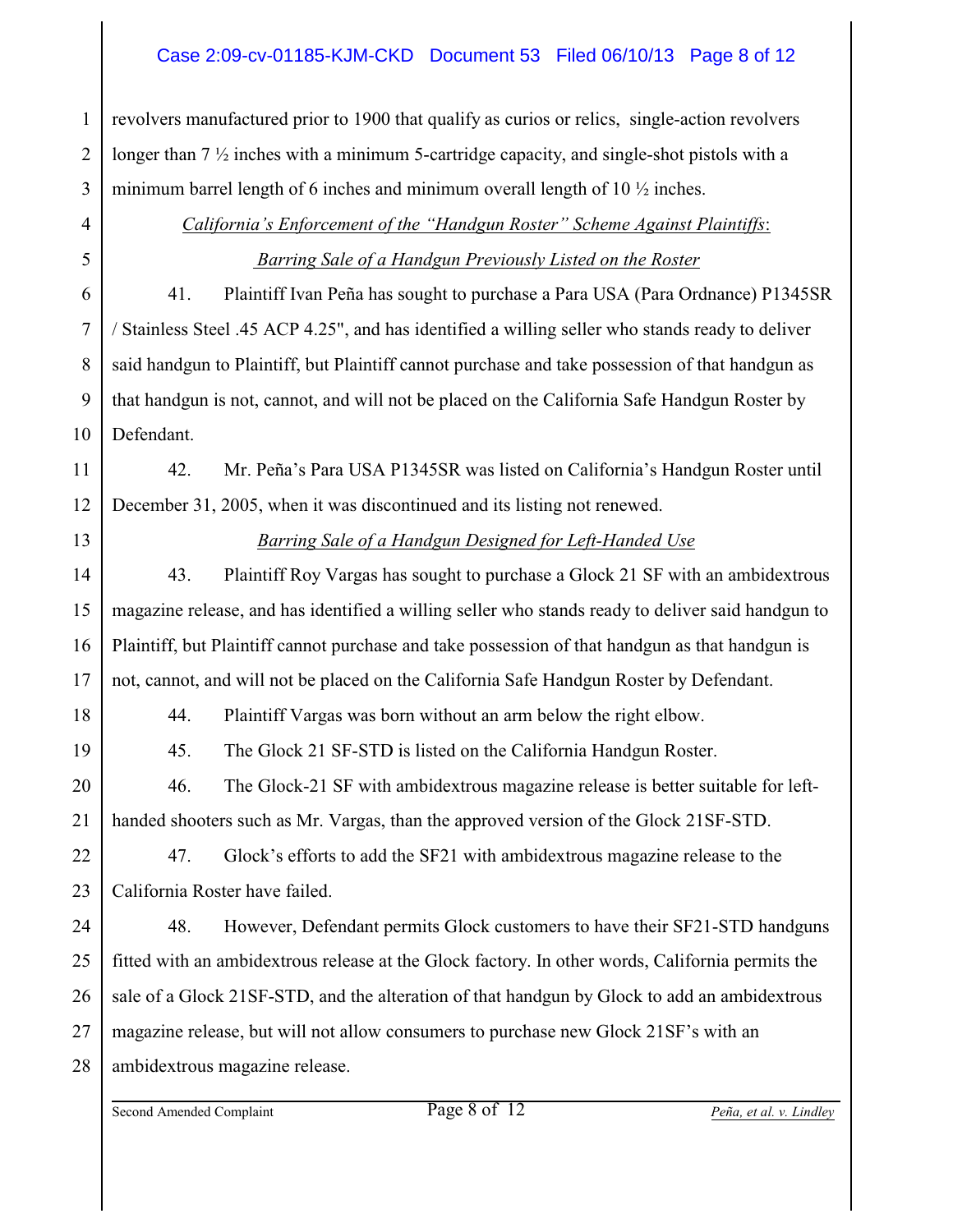### *Barring Sale of a Handgun Because It Is Not In An Approved Color*

49. Plaintiff Doña Croston has sought to purchase a Springfield Armory XD-45 Tactical 5" Bi-Tone stainless steel/black handgun in .45 ACP, model number XD9623, and has identified a willing seller who stands ready to deliver said handgun to Plaintiff, but Plaintiff cannot purchase and take possession of that handgun as that handgun is not, cannot, and will not be placed on the California Handgun Roster by Defendant.

7 8 9 10 50. Other models of this identical gun – but in different colors – are listed on the handgun roster and are thus available to Ms. Croston: the XD-45 Tactical 5" .45 ACP in black (model XD9621), the XD-45 Tactical 5" .45 ACP in OD Green (model XD9622), and the XD-45 Tactical 5" .45 ACP in Dark Earth (XD9162).

51. So long as Springfield Armory, the manufacturer of the XD-45, renews these handguns' California registrations, they will remain available for purchase in California.

13 14 15 16 17 52. The particular Bi-Tone XD-45 that Ms. Croston would possess, however, was not released until after California required newly-listed guns to have a chamber load indicator and magazine disconnect device. While the identical handguns with a different finish were grandfathered, Springfield Armory could not get the XD-45 in .45 ACP and Bi-Tone finish registered given the new listing requirements.

53. The XD-45 Bi-Tone in .45 has a loaded chamber indicator, but the California Department of Justice has decided it does not qualify under Penal Code § 16380.

18

19

20

21

22

23

24

25

26

27

1

2

3

4

5

6

11

12

## *Barring Sale of a Handgun Held Protected Under the Second Amendment*

54. Plaintiff Brett Thomas has sought to purchase a High Standard Buntline style revolver, and has identified a willing seller who stands ready to deliver said handgun to Plaintiff, but Plaintiff cannot purchase and take possession of that handgun as that handgun is not, cannot, and will not be placed on the California Handgun Roster by Defendant.

55. Mr. Thomas's revolver is identical to the gun defendants were ordered to register by the United States Supreme Court in *District of Columbia* v. *Heller*, 554 U.S. 570 (2008), because its possession was deemed protected by the Second Amendment.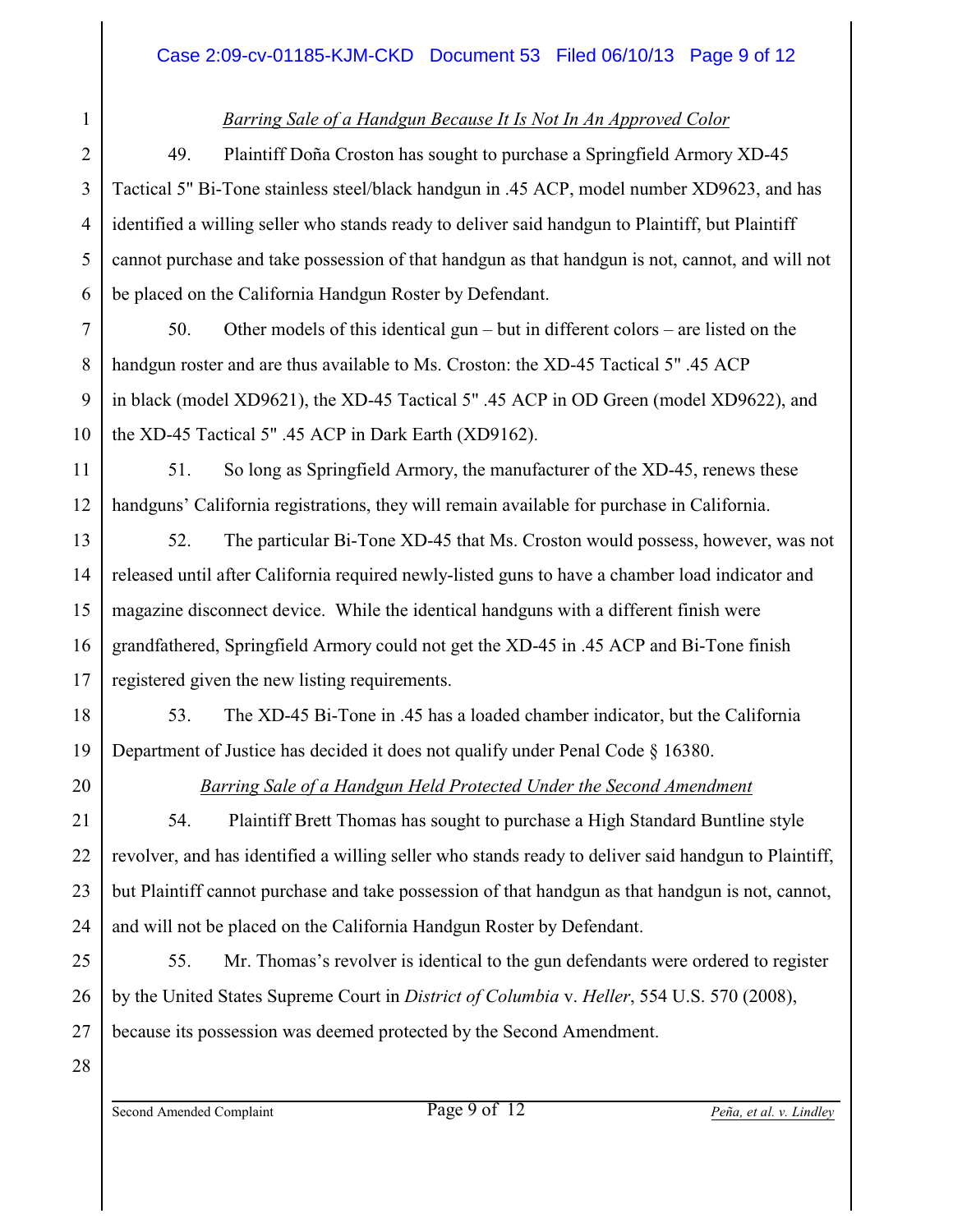*Barring Sales Generally of Handguns of the Kind in Common Use for Traditional Lawful Purposes*

56. The individual Plaintiffs and other SAF and Calguns members and supporters would acquire handguns of the kind in common use throughout the United States, for traditional lawful purposes including self-defense, but cannot do so owing to the operation of Cal. Penal Code § 32000.

#### **FIRST CLAIM FOR RELIEF U.S. CONST., AMEND. II, 42 U.S.C. § 1983**

57. Paragraphs 1 through 56 are incorporated as though fully stated herein.

58. Plaintiff Ivan Peña's Para USA P1345SR is an arm whose possession is protected by the Second Amendment.

59. Plaintiff Roy Vargas's Glock 21 SF with ambidextrous magazine release is an arm whose possession is protected by the Second Amendment.

60. Plaintiff Doña Croston's Springfield Armory XD-45 is an arm whose possession is protected by the Second Amendment.

61. Plaintiff Brett Thomas's High Standard revolver is an arm whose possession is protected by the Second Amendment.

62. Arms of the kind in common use today in the United States for traditional lawful purposes, and protected by the Second Amendment, include handguns lacking chamber loaded indicators, magazine disconnect devices, and microstamping technology.

63. By maintaining and enforcing a set of laws banning access to handguns whose possession is protected by the Second Amendment, Defendant is propagating customs, policies, and practices that violate the Second Amendment to the United States Constitution, facially and as applied against the individual plaintiffs in this action, damaging plaintiffs in violation of 42 U.S.C. § 1983. Plaintiffs are therefore entitled to permanent injunctive relief against such customs, policies, and practices.

1

2

3

4

5

6

7

8

9

10

11

12

13

14

15

16

17

18

19

20

Second Amended Complaint Page 10 of 12 *Peña, et al. v. Lindley*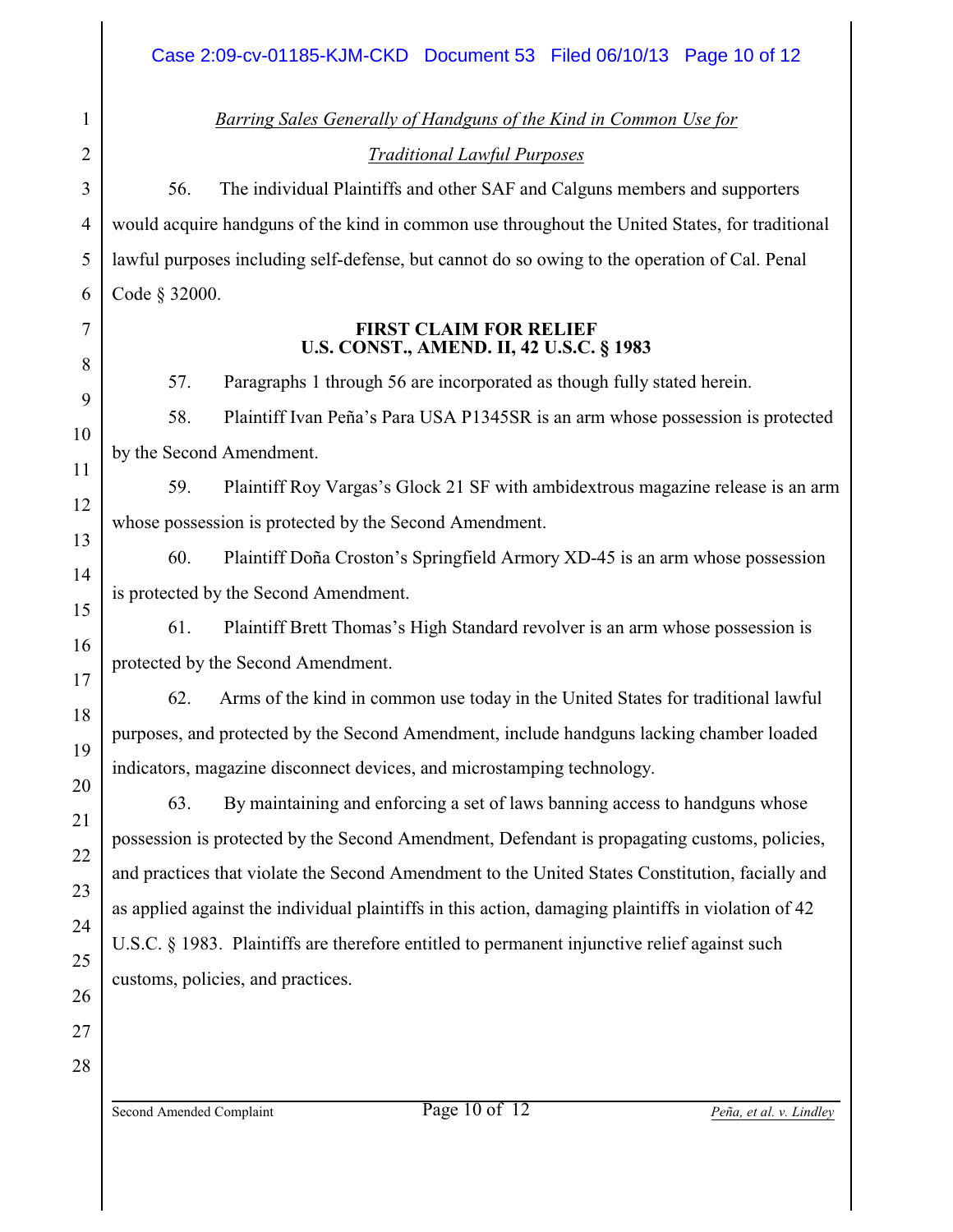#### **SECOND CLAIM FOR RELIEF U.S. CONST., AMEND. XIV, 42 U.S.C. § 1983** (Equal Protection)

64. Paragraphs 1 through 63 are incorporated as though fully stated herein.

65. Defendant's handgun roster program violates Plaintiffs' rights to Equal Protection of the Law as guaranteed by the Fourteenth Amendment to the United States Constitution, in that Defendant allows some people access to handguns barred to plaintiffs, and otherwise make arbitrary, capricious, irrational, and otherwise unjustifiable distinctions among the handguns that Defendant deigns to allow Plaintiffs in their exercise of fundamental Second Amendment rights. Defendant is thereby propagating customs, policies, and practices that violate the Fourteenth Amendment to the United States Constitution, facially and as applied against the individual plaintiffs in this action, damaging plaintiffs in violation of 42 U.S.C. § 1983. Plaintiffs are therefore entitled to permanent injunctive relief against such customs, policies, and practices.

### **PRAYER FOR RELIEF**

WHEREFORE, Plaintiffs request that judgment be entered in their favor and against Defendant as follows:

1. An order permanently enjoining defendant, his officers, agents, servants, employees, and all persons in active concert or participation with him who receive actual notice of the injunction, from enforcing California's Unsafe Handgun Act, California Penal Code, §§ 31900, *et seq.*

2. Costs of suit, including attorney fees and costs pursuant to 42 U.S.C. § 1988;

3. Declaratory relief consistent with the injunction; and

4. Any other further relief as the Court deems just and appropriate.

Second Amended Complaint Page 11 of 12 *Peña, et al. v. Lindley*

///

///

///

///

///